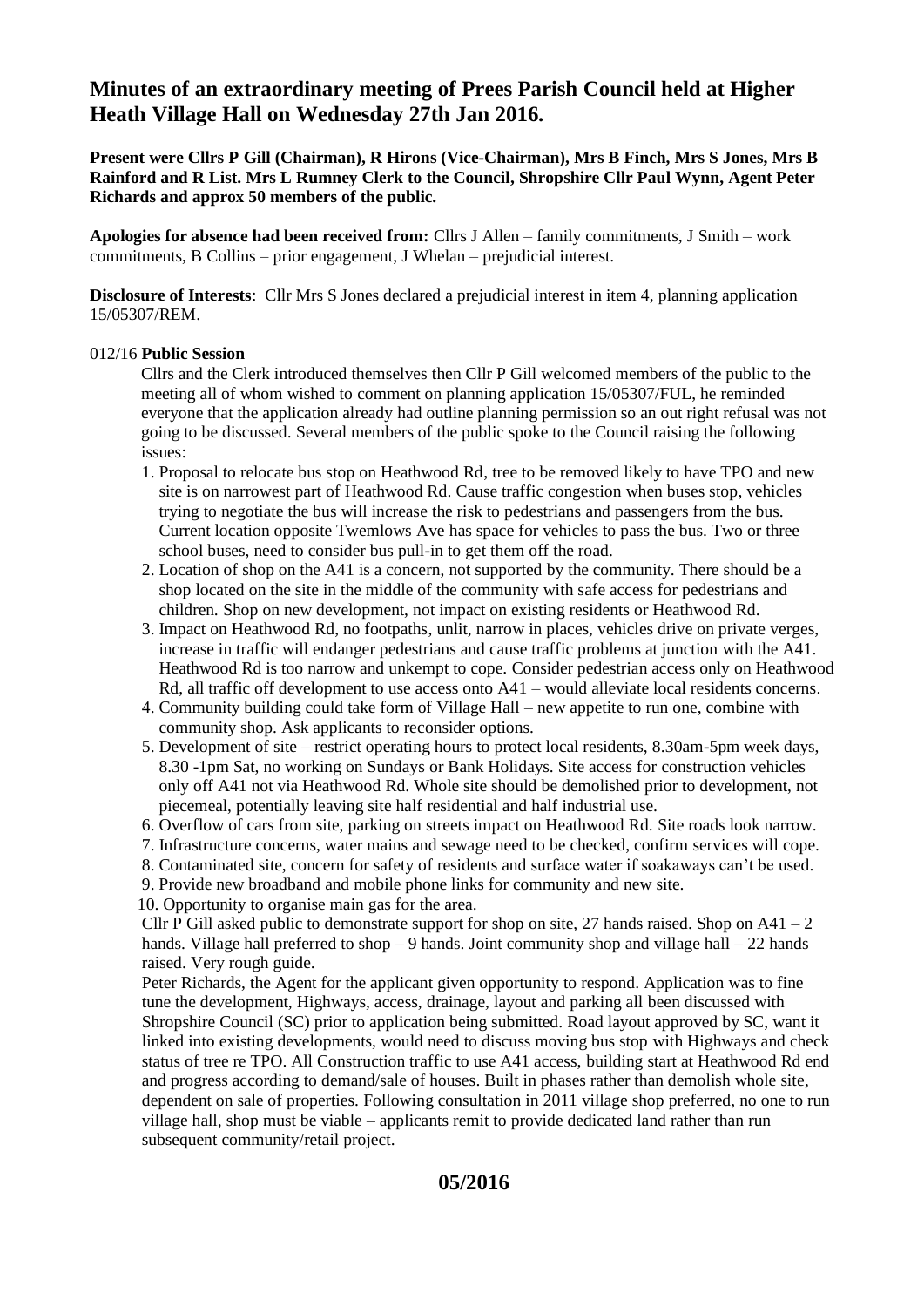GroContinental community focused Company, already reduced density to benefit community, £300.000 in S106 agreement for Education and money for Highways. Footpaths throughout site, roads standard approved widths, 2 parking spaces per property, streetlight not a requirement. Layout of site and through access has been scrutinised, design in traffic calming measures, size of site is an issue for a single access. Will provide recreation/play areas on site looking to hand over to Parish Council, commuted sum to maintain. Cllr P Gill thanked everyone for their comments and took the meeting back into closed session.

#### 013/16 Planning**.**

 **15/05307/REM -** Grocott Developments Ltd - Gro Continental Ltd, Heathwood Road, Higher Heath, Whitchurch - Approval of Reserved Matters (access, appearance, landscaping, layout and scale) pursuant to permission NS/09/00111/OUT for the erection of 116 dwellings and associated public open space. Cllrs discussed the application at some length considering all the points raised by members of the public. Comments included:

 Higher Heath has no street lighting so any lights on the site should be on, and the responsibility of, individual properties.

Put kerb stones along Heathwood Rd.

 Check TPO on tree by proposed bus stop, traffic concerns given width of Heathwood Rd at this point, impact on unofficial bus stop by Gorse Meadow.

 Site activity restricted to 8am – 5pm Mon to Fri, 9am – 12pm Sat and no working on Sundays and Bank Holidays.

 Consider single vehicular access, Heathwood Rd pedestrian access only. Roundabout on A41 access. Contaminated site, ground and possibly asbestos, whole site assessed and declared safe prior to construction.

2 parking spaces per dwelling insufficient, affordable housing for local people.

 Little support for shop in proposed location, concerns at viability of shop on site. Village Hall may not be best solution need further consultation on shop/hall scenario.

 Brown field site, has planning permission better to see it developed than left derelict, traffic generated by previous use.

Site should be cleared first and fully developed but may not make economic sense.

Provision of play equipment and future maintenance needs to be discussed/agreed.

Appreciate reduction in number of dwellings.

Consider offer from West Mercia Police to comment on application to "design out crime".

 Proposed by Cllr R Hirons, seconded by Cllr Mrs B Finch that the Council supports the application in principle subject to the following comments/conditions.

- 1. Due to contamination on the site and the age of the buildings no development should take place until the site has been independently assessed and found safe to build on and during demolition and construction for local residents.
- 2. Concerns about impact of increased traffic on Heathwood Road. A single vehicular access from A41 into the development should be considered with access from Heathwood Rd limited to small number of properties fronting onto it. Full pedestrian access should be provided. A full traffic and pedestrian safety survey should be carried out both for the new development and to assess its impact on Heathwood Road to ensure the increase in traffic can be accommodated along with a proposal for footways along Heathwood Rd to protect pedestrians, particularly if dual access is retained. To stop site becoming a "rat run" there should be a physical barrier to prevent vehicles driving through the site, this will also reduce the pressure on the access onto Heathwood Road.
- 3. Proposed relocation of the bus stop causes issues. There is a large beech tree which it is proposed will be removed, this tree may be subject to a TPO, this requires clarification. Proposed site is at at a narrow point of Heathwood Road and unless a pull-in for busses is provided will restrict vehicle movements and create a hazard for passengers using the bus - including children on school buses. Bus stop should remain where it is opposite junction of Twemlows Ave, the junction affords space for vehicles to pass the bus or provide an off road space for buses to pull into.
- 4. Provision of a shop as the community asset is still supported but the site proposed on the A41, off the development site, has little or no community support. Too far from centre of Higher Heath and safety concerns over pedestrian access. The shop should be on the development site, if not an alternative community asset could be reconsidered, further discussions needed prior to approval.